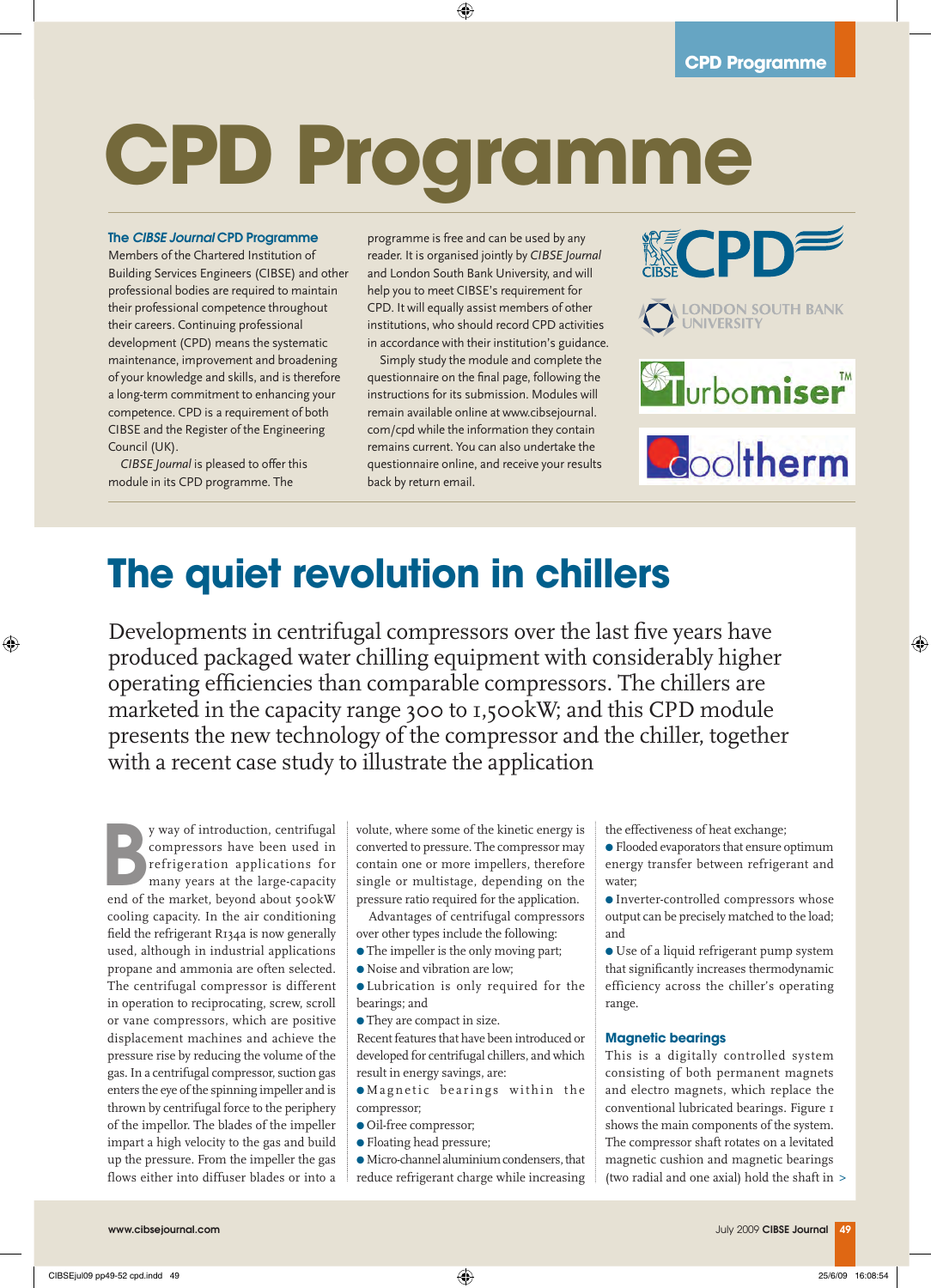

**Figure 1 Components of a Magnetic Bearing System**

position. Permanent magnetic bearings do > the primary work, while digitally controlled electromagnets provide the fine positioning. Four positioning sensors per bearing hold the levitated assembly within a tolerance of 0.0005 mm, so that when the shaft moves from the centre point the electromagnet's intensity is adjusted to correct the position, six million times per minute. When the compressor is shut down the shaft rests on graphite lined, radially located bearings. The compressor uses capacitors to smooth ripples in the DC link to the motor drive and, in the event of a power failure, the motor becomes a generator, using its momentum to produce electricity, keeping the capacitors charged for the brief "stopping" period and providing enough power to maintain the shaft's levitation. The use of magnetic bearings also incurs more than 500 times fewer frictional losses than conventional bearings. This results in a reduction in the starting current to just 2A, removing the transient starting spikes frequently associated with screw and reciprocating compressors and the need for expensive soft start arrangements, as well as eliminating the risk of penalty charges for exceeding maximum power demands.

#### **Oil free compressor**

Until the development of the magnetic shaft bearing, all compressors required oil lubrication by varying degree, which meant the oil mixing with the refrigerant as it was compressed. In this scenario, some oil leaves the compressor and enters the refrigerant system. Highly efficient oil separating vessels can be fitted to the compressor discharge and return the oil to the compressor, but a small amount of oil will still enter the system and travel in or with the refrigerant, through the condenser and into the evaporator. Many air conditioning packaged chillers with D-X evaporators have no oil separator and rely on refrigerant velocity to carry oil back to the compressor. Oil adversely affects the heat transfer rate and pressure drop, particularly in the evaporator, so cooling capacity and efficiency is reduced. Magnetic bearings eliminate the need for oil lubrication and with it the need for oil pumps, sumps, heaters, coolers and oil separators, plus the associated maintenance requirements. Figure 2 shows the components of the latest centrifugal compressor.



**Figure 2 The latest development in centrifugal compressors**

#### **Floating head pressure**

An important aspect of the control philosophy for the chiller is that the system is designed to operate with a floating head pressure, providing opportunities for savings not available to conventional designs, where head or condenser pressure is maintained at or near design condition to provide system and expansion valve stability during variable load periods. Floating head pressure allows the condensing pressure to fall during low ambient conditions, which increases the efficiency of the chiller. Matching the components of the chiller is important to maximise the potential of this new compressor. Integration of the controls and managing the floating head pressures is vital to optimise chiller performance, particularly when managing the liquid pressure amplification for free cooling (see later).

#### **Flooded evaporators**

A flooded shell and tube evaporator has the refrigerant in the shell covering the tubes through which the chilled water flows. It is a more efficient heat exchanger than the D-X type, but refrigerant level has to be controlled, often by critical refrigerant charge. Centrifugal chillers have always used flooded evaporators, but oil management was always a disadvantage. Oil-free centrifugal compressors eliminate this problem and result in further increased efficiency. Features of the flooded evaporator incorporated into these chillers include:

• Being designed and optimised specifically for R134A with specially finned tubes;

• A refrigerant level sensor, which makes it possible to take full advantage of the total heat exchange surface area. This helps to create higher saturated suction gas temperatures and higher EER values while lowering energy consumption; and

• An added heat exchanger further increasing the overall energy performance levels by interchanging heat between the saturated suction gas and condensed liquid refrigerant, raising the temperature of the suction gas while sub cooling the liquid, improving the cooling efficiency and EER values.

#### **Variable speed compressor**

The centrifugal, oil-free compressor incorporates an inverter-driven, permanent magnet, brushless motor. Typically, traditional induction motors of this size are in the 92 per cent efficiency range, but the new compressor's permanent magnet DC motor provides an efficiency of between 96 and 97 per cent. The variable speed drive provides a speed range from 18,000 to 48,000 rpm.

#### **Micro-channel aluminium condensers**

The micro-channel, parallel flow, air-cooled condenser coils are designed to increase performance by up to 45 per cent, making it possible to significantly reduce condenser dimensions for a given capacity. Constructed entirely of aluminium, the coils' weight is also reduced by as much as 45 per cent while the manufacturing method reduces the potential for refrigerant leakage, which makes it easier for end-users to comply with the F-Gas regulation. Other benefits of micro-channel condenser coils include a reduction in coil depth, which lowers air pressure drop, reducing fan power required to create the design air flow rate. The smaller coils also result in a 30 per cent reduction in the refrigerant volume and a reduction in refrigerant pressure drop across the coil of 65 per cent, enhancing energy efficiency still further. The condenser fans feature low noise sickle blades that are arranged so that,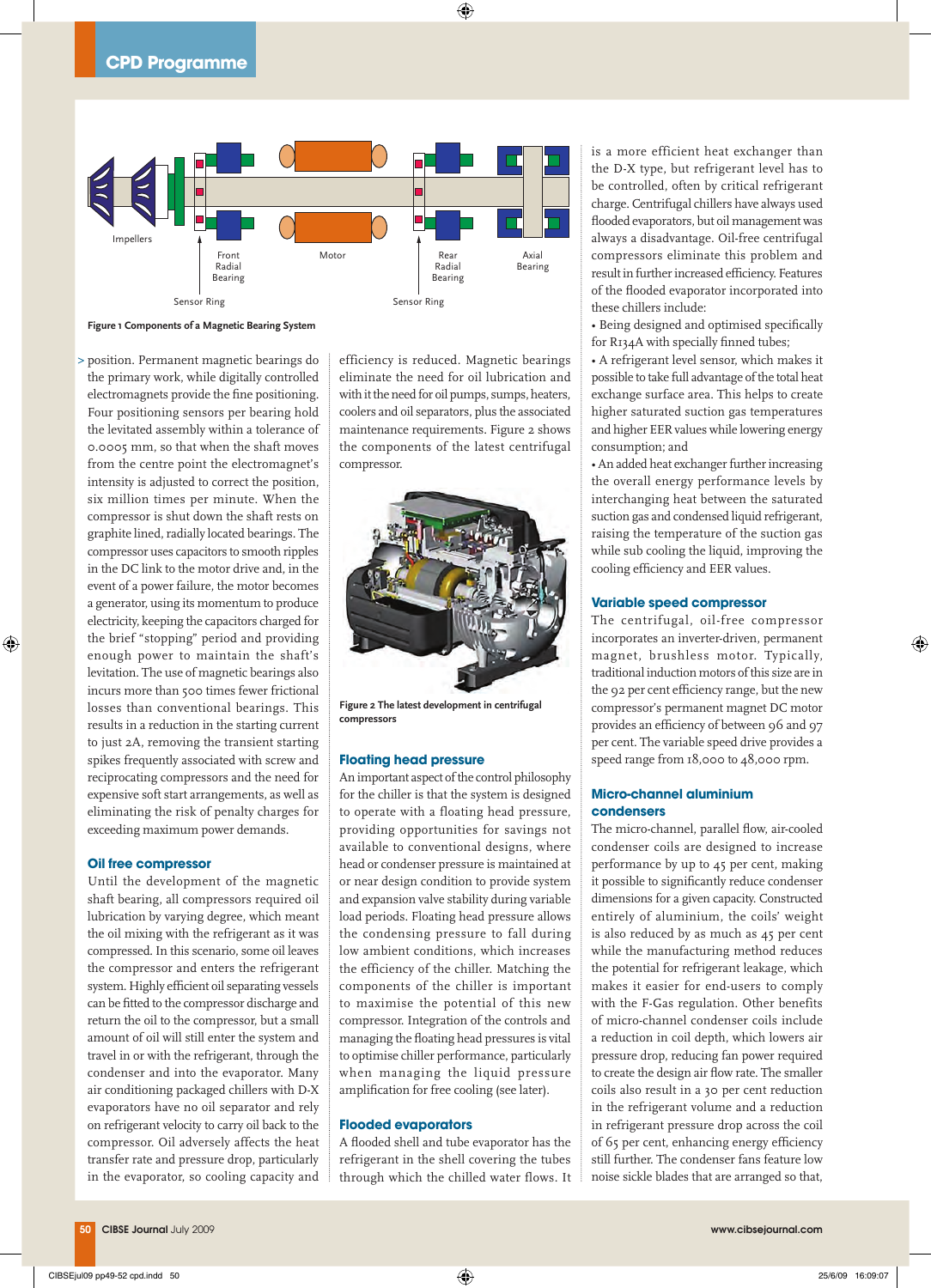when the compressor cycles off, they have the ability to reverse and blow out dust that has gathered on the coil surfaces. This feature helps to maintain coil efficiency and overall energy consumption.

Figure 3 shows a water cooled centrifugal chiller incorporating the new compressor, available for applications using cooling towers or dry coolers.

#### **Liquid pressure amplification system**

Figure 4 shows the principle of a liquid pressure amplification system, which can circulate liquid refrigerant from the condenser to the evaporator at low ambient temperatures, without running the compressor. For example, if the ambient is 10 deg C db, the air cooled condenser may cool refrigerant to 12/14 deg C, which could meet the cooling requirement. This has been incorporated into the new centrifugal chillers, where a 1kW liquid pump increases cooling capacity at all condensing temperatures, but has greatest effect at lower temperatures. This glycol-free alternative to conventional free-cooling is highly efficient, and dramatically reduces energy consumption while maintaining refrigeration performance. A secondary benefit of the reduced compressor run-time is extended plant life. With the low-power liquid pump taking the load, the compressor does not have to work so hard or for so long, reducing wear and the likelihood of breakdown.

#### **Case study**

A recent project has been the replacement of chillers and cooling towers at the Dorchester Hotel in London. The original R22 chillers were in the basement with a condensing water riser to the cooling towers on the roof. They were removed in stages as they were replaced by three of the new centrifugal chillers on the roof, each with a cooling capacity of 1MW and each containing three compressors. Even though cooling towers generally deliver more efficient operation than air-cooled condensers, such is the efficiency of the new chillers that energy costs have been reduced by £10,000 a month compared with the previous system. These savings are expected to achieve a payback in the first year on the additional capital cost, compared with a conventional screw chiller. There are also savings in water treatment and chemical costs associated with the cooling towers. The analysis of the cooling load throughout the year suggests a £90,000-a-year saving compared with a screw compressor chiller – a 30 per cent saving. Two chillers were positioned on the roof of the 10th floor in space previously occupied by cooling



**Figure 3 Water cooled centrifugal chiller**





towers, and the condensing water riser was converted to carry chilled water. The third chiller was placed on the roof of the third rear floor, freeing up the basement plant room. There were strict planning conditions regarding noise, and it is intriguing that the new chillers are quieter than the previous cooling towers.

It is claimed that this new breed of centrifugal chillers is "probably the most efficient HFCbased chiller in the world", able to achieve energy efficiency ratios of 10 and above. The technology can reduce end users' power bills by between 30 and 50 per cent, while at the same time dramatically cutting carbon emissions. On some applications, the saving can cut pay-back time to less than a year. The performance claims have been independently verified by a leading consultant at a test facility in Italy. As a result **SUMMER**



of its innovative design, the machine requires 30 per cent less refrigerant than comparable conventional chillers, reducing servicing costs and potential environmental damage from large-scale leakage. **© Terry Welch**

**Steve Chaplin (Klima-Therm)**

#### **References**

Engineerlive, **www.engineerlive.com/Energy-Solutions/Heat\_Recovery** ACR News, August 2008, **www.acr-news.com** DatacentreManagement, 26 January 2009, Chillers come of age Modern Building Services, "Geoclima develops new chiller range based on Turbocor compressor", June 2009 HPAC Engineering, January 2004, "Frictionless Compressor Technology"